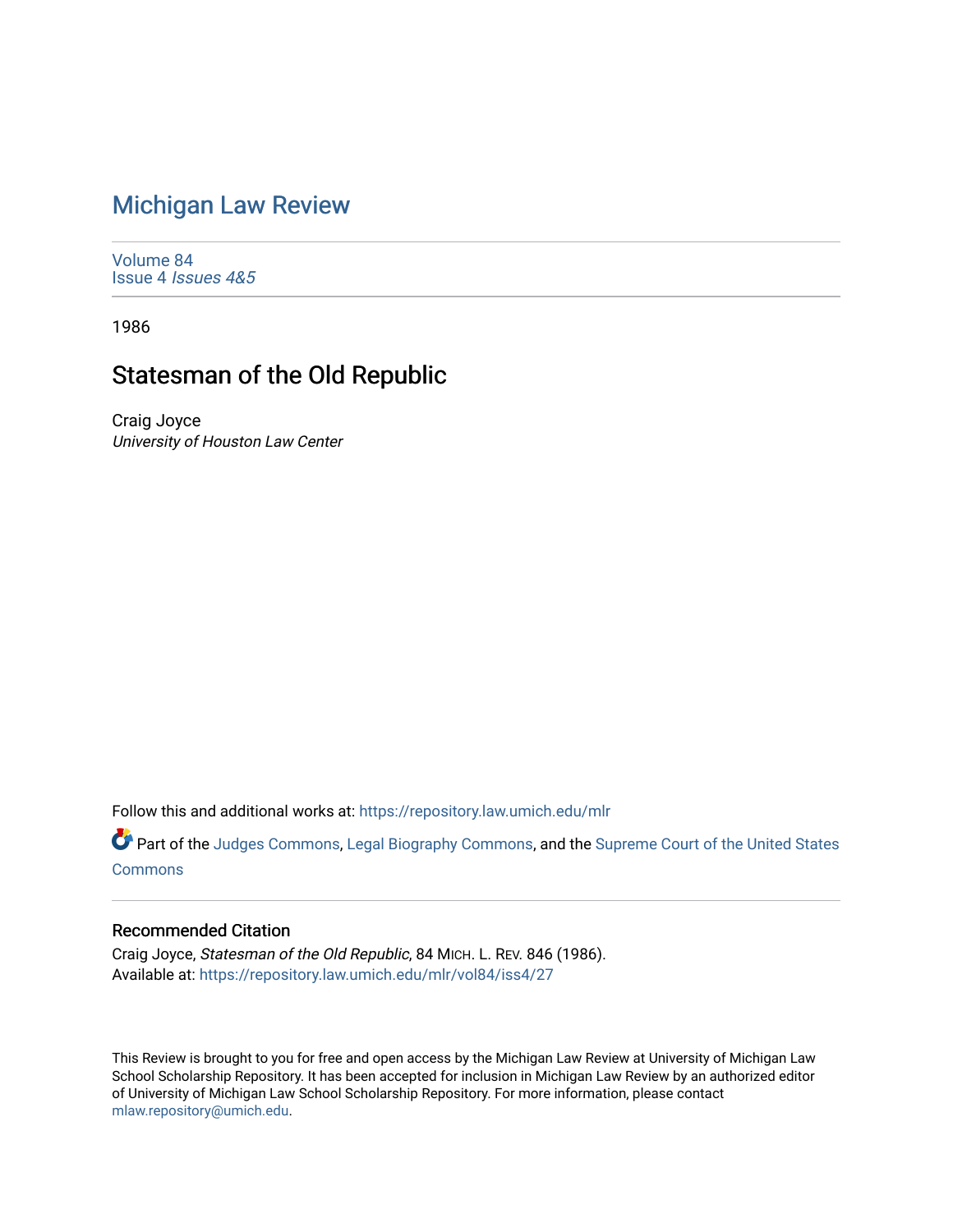### **STATESMAN OF THE OLD REPUBLIC†**

#### *Craig Joyce\**

SUPREME COURT JUSTICE JOSEPH STORY: STATESMAN OF THE OLD REPUBLIC. By *R. Kent Newmyer.* Chapel Hill: University of North Carolina Press. 1985. Pp. xvii, 490. Cloth, \$33; paper, \$14.95.

I

"I am the last of the old race of Judges," grieved a beleaguered Joseph Story in the dark days of early 1837. "I stand their solitary representative, with a pained heart, and a subdued confidence. Do you remember the story of the last dinner of a club, who dined once a year? I am in the predicament of the last survivor."<sup>1</sup>

The sources of Story's gloom were not far to seek. John Marshall, his colleague and steadfast friend during nearly a quarter century of service on the Supreme Court, was dead.<sup>2</sup> Only Marshall's unique authority, coupled with the enormous personal esteem in which the great Chief Justice was held by other members of the Court, had theretofore stemmed the surging tide of Jacksonian Democracy that Story so greatly feared. Now that bulwark was gone, leaving only Story himself to defend the edifice of constitutional and economic nationalism that he and Marshall had labored so long to erect. In the Term just ended, a new majority of the Court, led by Jackson's most recent appointee, Chief Justice Roger Taney, had asserted itself unmistakably. In *Mayor of New York v. Miln,* 3 Story had been forced to enter a rare, solitary dissent, claiming only the comfort of the posthumous concurrence "of that great constitutional jurist, the late Mr. Chief Justice Marshall."4 In *Briscoe v. Bank of the Commonwealth of Ken-*

t Copyright 1986 by Craig Joyce.

<sup>\*</sup> Associate Professor of Law, University of Houston Law Center. B.A. 1970, Dartmouth College; M.A. (Jurisprudence) 1972, Oxford University; J.D. 1975, Stanford Law School. The author and Justice Story are old friends. *See* Joyce, *The Rise of the Supreme Court Reporter: A11 Institutional Perspective on Marshall Court Ascendancy, 83 MICH. L. REV. 1291 (1985).* - Ed.

<sup>1.</sup> Joseph Story to Harriet Martineau (Apr. 7, 1837), *reprinted in* 2 J. STORY, LIFE AND LETTERS OF JOSEPH STORY 277 (W. Story ed. 1851) [hereinafter cited as LIFE AND LETTERS].

<sup>2.</sup> Marshall died on July 6, 1835. Anticipating his passing two weeks before the event, Story had written to Richard Peters, Jr., the Court's Reporter: "Great, good, and excellent manl . . . I shall never see his like again! His gentleness, his alfectionateness, his glorious virtues, his un· blemished life, his exalted talents, leave him without a rival or a peer." Joseph Story to Richard Peters, Jr. (June 19, 1835), *reprinted in* 2 LIFE AND LETTERS, *supra* note 1, at 199-200.

<sup>3. 36</sup> U.S. (11Pet.)102 (1837) (upholding state exercise of police power in face of commerce clause challenge).

<sup>4. 36</sup> U.S. (11 Pet.) at 161. In Gibbons v. Ogden, 22 U.S. (9 Wheat.) 1 (1824), Marshall hnd at least suggested that congressional power over interstate commerce was exclusive of the states.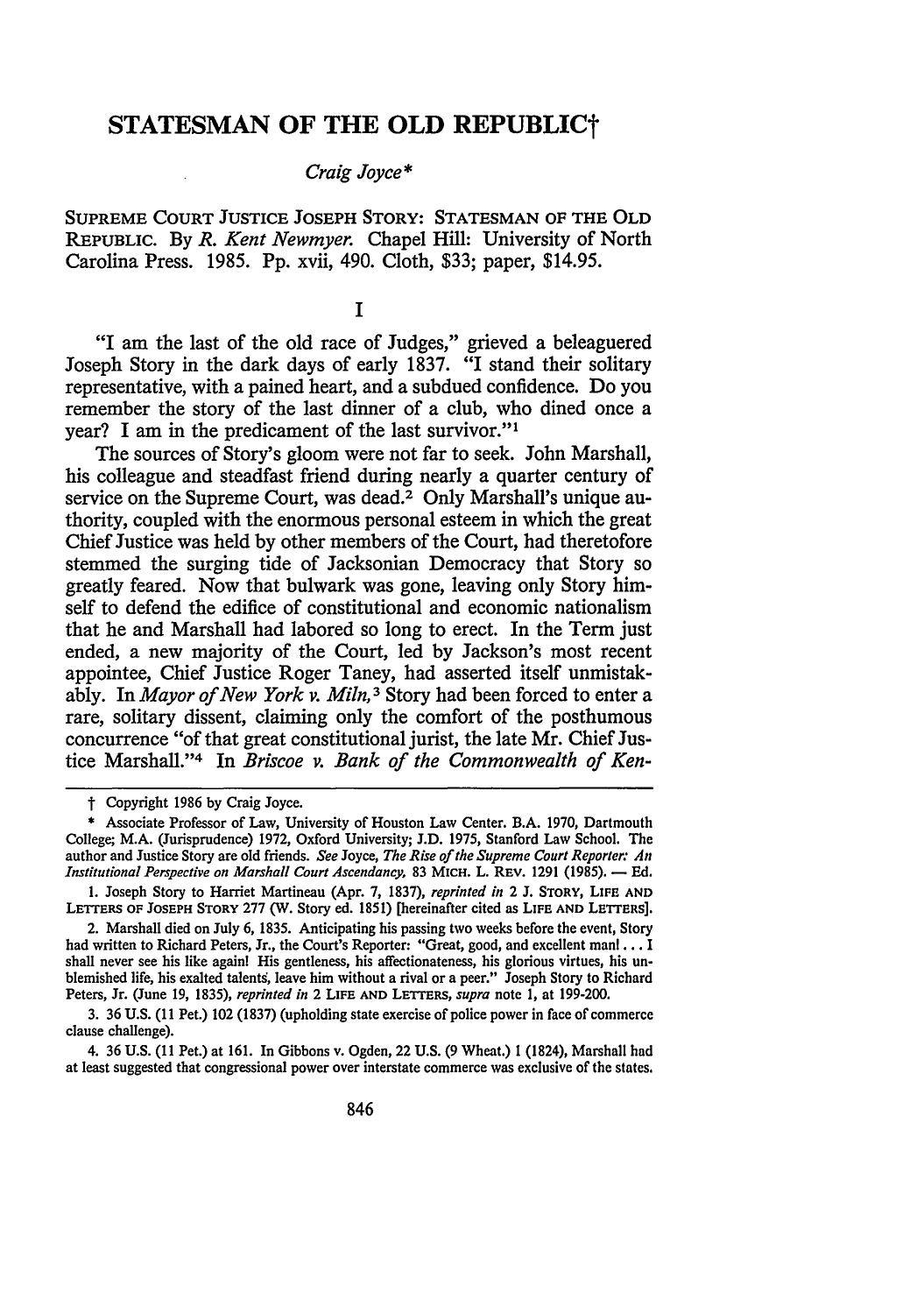*tucky, 5* Story had again dissented alone, prompted, he said, by "profound reverence and affection" for the wisdom of Taney's predecessor. 6 Finally, in *Charles River Bridge v. Warren Bridge,* 7 the Court had seemingly consigned to its dustbin of forgotten doctrines the generous construction of public and private corporate rights lovingly adumbrated in Story's landmark *Dartmouth College* concurrence.8 No wonder then that, as Story surveyed the scene from his lonely eminence, all seemed lost.

Like the gaunt visage memorialized in Mathew Brady's famous daguerreotype (ca. 1844), the old Judge portrayed in Story's later opinions and letters seems often to be a worn and despairing reactionary, anachronistic even in his own day, irrelevant to ours, unworthy of attention or emulation.9 It is a sad picture indeed. It is also shockingly incomplete and fundamentally inaccurate, as readers of Kent Newmyer's splendid new biography will quickly discover.<sup>10</sup> The Story who emerges from Newmyer's pages is a fuller and vastly more appealing figure: capable of melancholy over professional reverses and personal tragedies, yes, but withal a figure of Olympian accomplishments and energies, a warm patriot, a generous husband, father and friend, a man whose vision, idealism and elemental decency were so marked that, upon his death in 1845, even his sometime adversary, Chief Justice Taney, was moved to mourn the nation's loss as "irrepa-

8. Trustees of Dartmouth College v. Woodward, 17 U.S. (4 Wheat.) 518 (1819). Marshall's somewhat narrowly premised opinion, while sufficient for the plaintifrs purpose, had prompted Story to a more general inquiry "into the nature, rights, and duties of aggregate corporations at common law." 17 U.S. (4 Wheat.) at 667 (Story, J., concurring).

9. Judicial and academic critiques of Story's contributions to the law  $-$  not to say his person - are abundant and well known. *See, e.g.,* Oliver Wendell Holmes, Jr., to Sir Frederick Pollock (Feb. 17, 1928), *reprinted in* 2 HOLMES-POLLOCK LETIERS: THE CORRESPONDENCE OF MR. JUSTICE HOLMES AND SIR FREDERICK POLLOCK, 1874-1932, at 214-15 (M. Howe 2d ed. 1961) [hereinafter cited as HOLMES-POLLOCK LETTERS] (deriding Story's belief in the possibility of a "general law" as the quest for a "brooding omnipresence in the sky"); J. GRAY, THE NATURE AND SOURCES OF THE LAW 253 (2d ed. 1921) (accusing Story of "dogmati[sm]," "restless vanity" and a "reputation for learning greater even than the learning itself"). The particular object of Holmes' and Gray's disparagements was Story's much maligned opinion in Swift v. Tyson, 41 U.S. (16 Pet.) 1 (1842) (sanctioning the application of federal common law, rather than state law, in diversity cases concerning "commercial jurisprudence"). Story's low reputation among modern law students has been well summarized by Grant Gilmore, who phrased the issue as a question of "whether [Story] was more stupid than he was wicked, or, alternatively, more wicked than he was stupid." Gilmore, Book Review, 39 U. CHI. L. REV. 244, 244 (1971) (reviewing an earlier biography of Story).

*<sup>5.</sup>* 36 U.S. (11 Pet.) 257 (1837) (approving issuance of paper money by bank chartered and owned by state).

<sup>6. 36</sup> U.S. (11 Pet.) at 350. In Craig v. Missouri, 29 U.S. (4 Pet.) 410 (1830), interpreting art. I, § 10, cl. 1 of the Constitution, Marshall's opinion for the Court had broadly prohibited state issuance of "bills of credit."

<sup>7. 36</sup> U.S. (11 Pet.) 420 (1837) (narrowly construing private bridge company's legislative charter so as to allow construction of competing bridge by second company).

<sup>10.</sup> Newmyer is Professor of History at the University of Connecticut. *Supreme Court Justice Joseph Story* is the twenty-fourth volume of the American Society for Legal History's distinguished Studies in Legal History.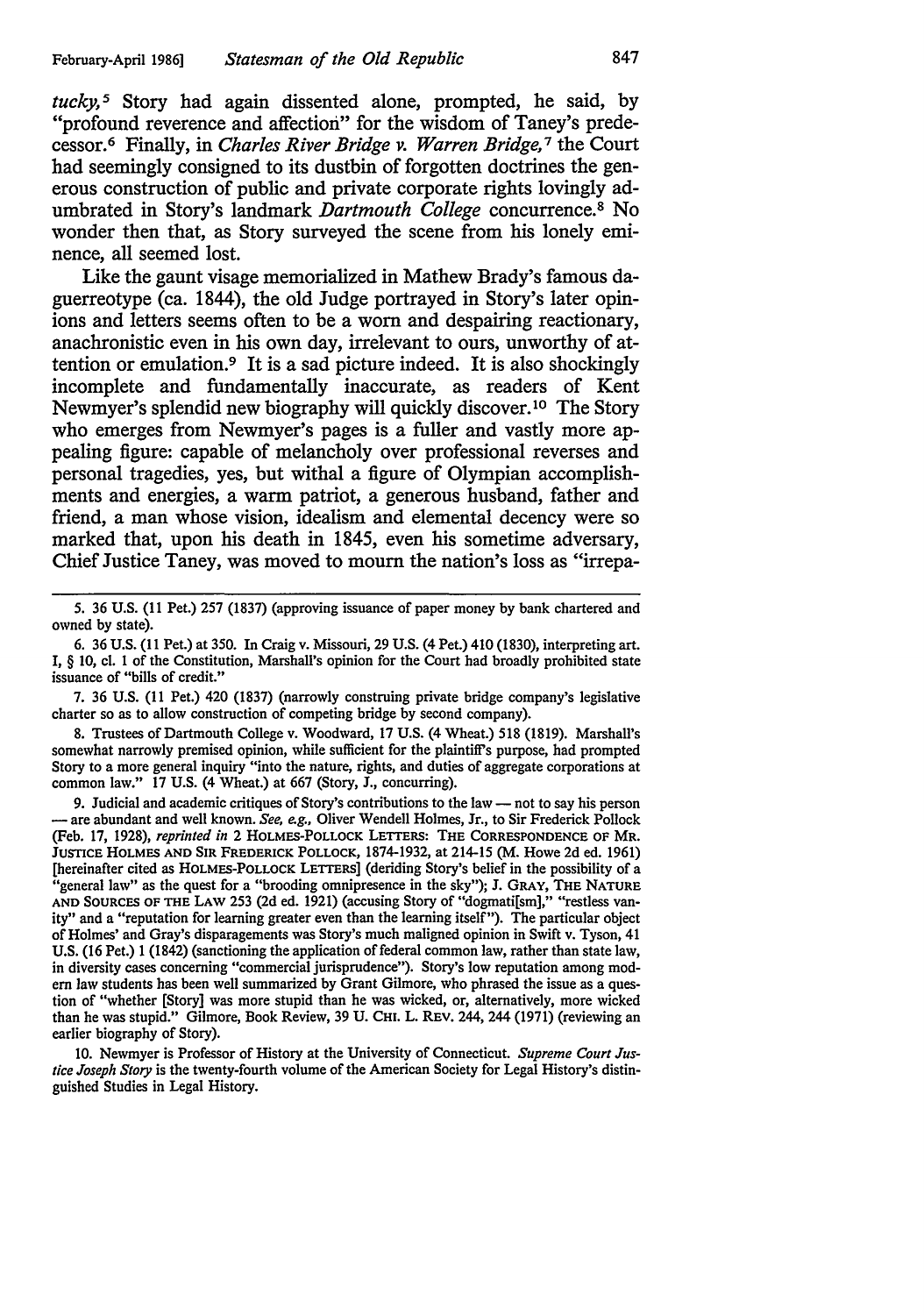rable, utterly irreparable in this generation, for there is nobody equal to  $him. "11$ .

Taney was right. No figure of Story's era even roughly compares with him in terms of impact on the American legal system. Plausible cases can be made that one or another of Story's contemporaries or near-contemporaries, including Marshall, were greater judges.<sup>12</sup> But Story was a man of many talents and many roles. Lawyer, politician, judge, scholar, teacher, publicist, legislative draftsman, codifier: it is almost impossible to name a law-related role that Story did not at one time in his long career perform, and perform superbly. Miraculously, Newmyer manages to present his subject informatively, and even entertainingly, in each of these varied guises, and to discern in each the common talents and traits that combined in the person of Joseph Story to produce a great life in the law. The result is not the emaciated image of the Brady portrait, still less the forlorn figure of popular memory. Instead, Newmyer reveals a remarkable human being of rare accomplishments, whose life and work are aptly summarized in his biographer's becoming sobriquet: "Statesman of the Old Republic."<sup>13</sup>

II

Story was born on September 18, 1779 in Marblehead, Massachusetts, then British North America's sixth-ranking metropolis in population and, in fishing, its first. His father, Elisha, had helped dump tea into Boston Harbor at the very outset of the Revolution and had

Story would have liked to be Chief Justice himself. But the post was already filled by Marshall upon Story's arrival on the Court in 1811; and, although he performed the responsibilities of senior judge effectively in the Term following Marshall's death, no doubt he knew full well that Jackson would never appoint the "most dangerous man in America" to fill the nation's highest judicial office. Joseph Story to Sarah Waldo Story (his wife) (Jan. 27, 1833), *reprinted in*  2 LIFE AND LETTERS, *supra* note 1, at 119.

13. Newmyer's beginning chapters provide essentially chronological accounts of Story's early life, his brief dalliance with politics, and his ascension to the bench. An epilogue narrates Story's final years and examines his legacy. In between, Newmyer organizes his chapters thematically around such topics as nationalism, economic growth, sectionalism and slavery  $-$  the problems, as he says, "with which Story as a judicial statesman grappled." P. xv.

<sup>11.</sup> Roger Taney to Richard Peters, Jr. (Nov. 14, 1845), Richard Peters Papers, Historical Society of Pennsylvania, Philadelphia.

<sup>12.</sup> In addition to his undoubted abilities, of course, Marshall had the great advantage of being Chief Justice. As such, he spoke for the Court in many of its greatest pronouncements. Story proved equal to the challenge, however, on those occasions when the opportunity to announce the Court's decisions fell to him. *See, e.g.,* Martin v. Hunter's Lessee, 14 U.S. (1 Wheat.) 304 (1816), in which Marshall disqualified himself owing to a personal interest in the litigation. Also, Story's opinions on circuit displayed both consummate scholarship and an unrivaled familiarity with the practical affairs that he was called to decide and shape. *See, e.g.,* De Lovio v. Boit, 7 F. Cas. 418 (C.C.D. Mass. 1815) (No. 3776), a leading admiralty decision; and United States v. La Jeune Eugenie, 26 F. Cas. 832 (C.C.D. Mass. 1822) (No. 15,551), a *pre-Prigg* attempt to curtail slavery, this time by limiting the rights of vessels engaged in the slave trade. In addition, Story's *Commentaries on the Constitution,* published in 1833, quickly became the most influential statement of constitutional nationalism since the *Federalist Papers,* and remained so for at least the rest of the century.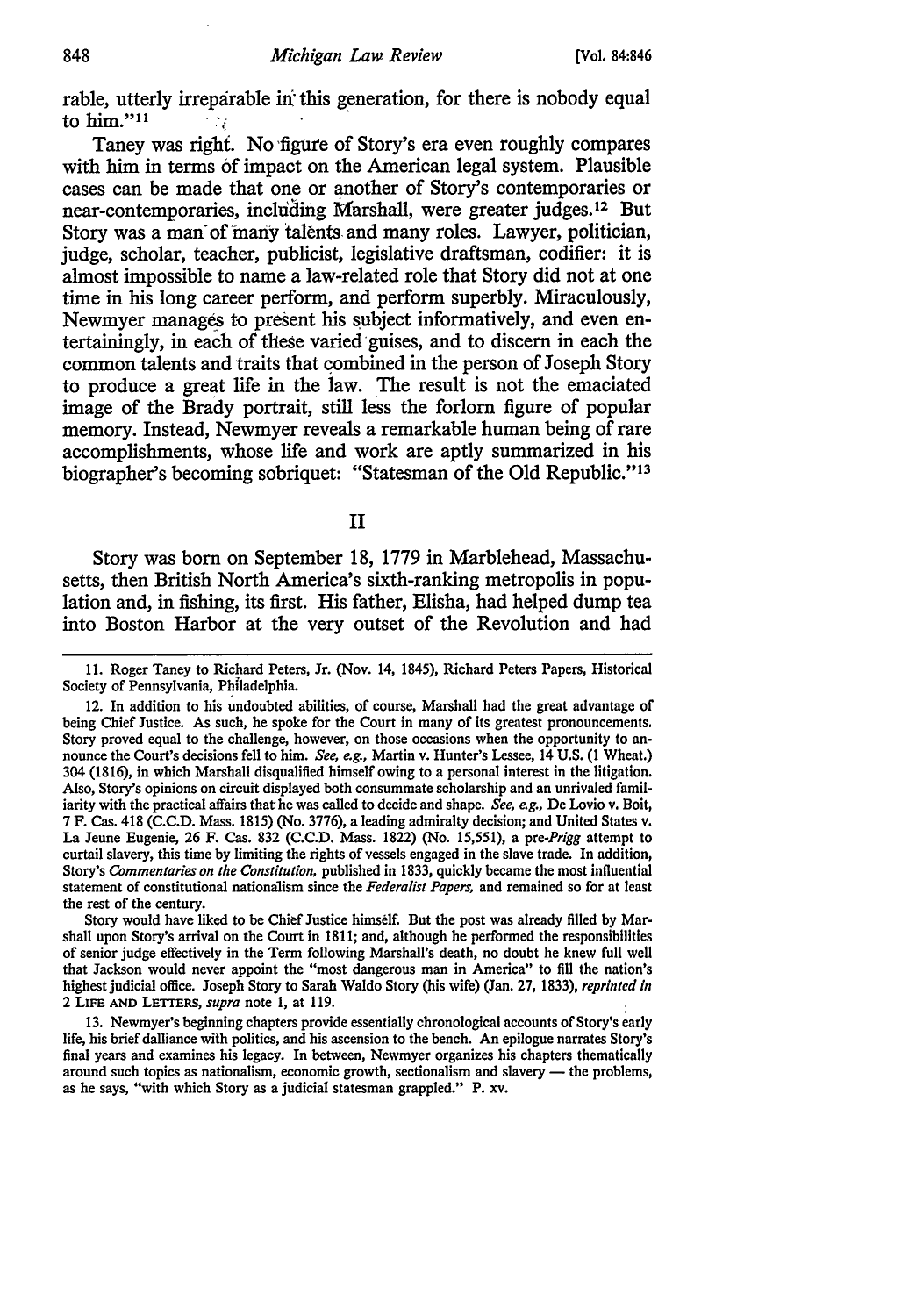served with Washington at Long Island, White Plains and Trenton. Joseph's mother, Mehitable Pedrick Story (Elisha's second wife), in her one recorded utterance, is reported to have admonished her firstborn: "Now, Joe, I've sat up and tended you many a night when you were a child, and don't you dare not be a great man." $14$ 

By 1798, at the tender age of eighteen, Story had acquired a Harvard degree and a lifelong love of scholarship.<sup>15</sup> By 1801, lie had completed his apprenticeship with two of Massachusetts' most successful lawyers16 and been admitted to the Essex County bar, at which he quickly prospered. By 1805, he had been elected to the Massachusetts legislature and, by 1808, to the United States House of Representatives.<sup>17</sup> By 1811, disillusioned by the vicissitudes and untidiness of politics, he had published four significant pieces of legal scholarship<sup>18</sup>—and, by year's end, he had been freed by an unexpected appointment to the Supreme Court "to pursue, what of all things I admire, juridical studies."19

None of this is remarkable or new as history, except that from it several factors crucial to Story's character and career can be identified: his roots deep in the soil of New England; the patriotism and ambition inherited from his family; his own precociousness and industry; the power of his intellect; his conscious decision to pursue a career in law and scholarship, rather than in politics; and his general good fortune in being who he was, when and where he was.

The latter point, in particular, requires elaboration. 'Newmyer ar-

15. Story's first love, although clearly not his principal aptitude, had been poetry. Delicacy precludes any reproduction of those efforts here.

16. Samuel Sewall of Marblehead and Samuel Putnam of Salem.

17. Story secured both posts flying the colors of the Republican party, a circumstance that caused him no little embarrassment among his conservative friends in later years. As he explained to his son, however, two decades after the conclusion of his brief foray into partisan politics: "A Virginia Republican of that day, was very different from a Massachusetts Republican, and the anti-federal doctrines of the former state then had ... very little support or influence in the latter State, notwithstanding a concurrence in political action upon general subjects." Joseph Story to William w. Story (Jan. 23, 1831), *reprinted in* J. STORY, THE MISCELLANEOUS WRITINGS OF JOSEPH STORY 27 (W. Story ed. 1852).

18. A SELECTION OF PLEADINGS IN CIVIL ACTIONS (1805), and new editions of Chitty's A PRACTICAL TREATISE ON BILLS OF EXCHANGE (1809), Abbott's A TREATISE OF THE LAW RELATIVE TO MERCHANT SHIPS AND SEAMEN (1810), and Lawe's A PRACTICAL TREATISE ON PLEADING IN AssUMPSIT (1811). In each of these early publications, Story selected leading English cases and demonstrated, by extensive annotation and reference to relevant American decisions (most of which remained unreported), how they applied to the United States.

19. Joseph Story to Nathaniel Williams (Nov. 30, 1811), *reprinted in* 1 LIFE AND LEITERS, *supra* note 1, at 201.

Justice William Cushing's death in 1810 opened up the Court's New England seat. Story, although eminently qualified for the post, had been an indifferent Republican by strict Jeffersonian standards and was no better than fourth on President Madison's list of possible appointees. Levi Lincoln and John Quincy Adams both said no to Madison; and Alexander Wolcott, who accepted the nomination, was told no by the Senate.

<sup>14. 1</sup> LIFE AND LEITERS, *supra* note 1, at 22 (purportedly recounting a reminiscence by Story's mother to his son, William Wetmore Story).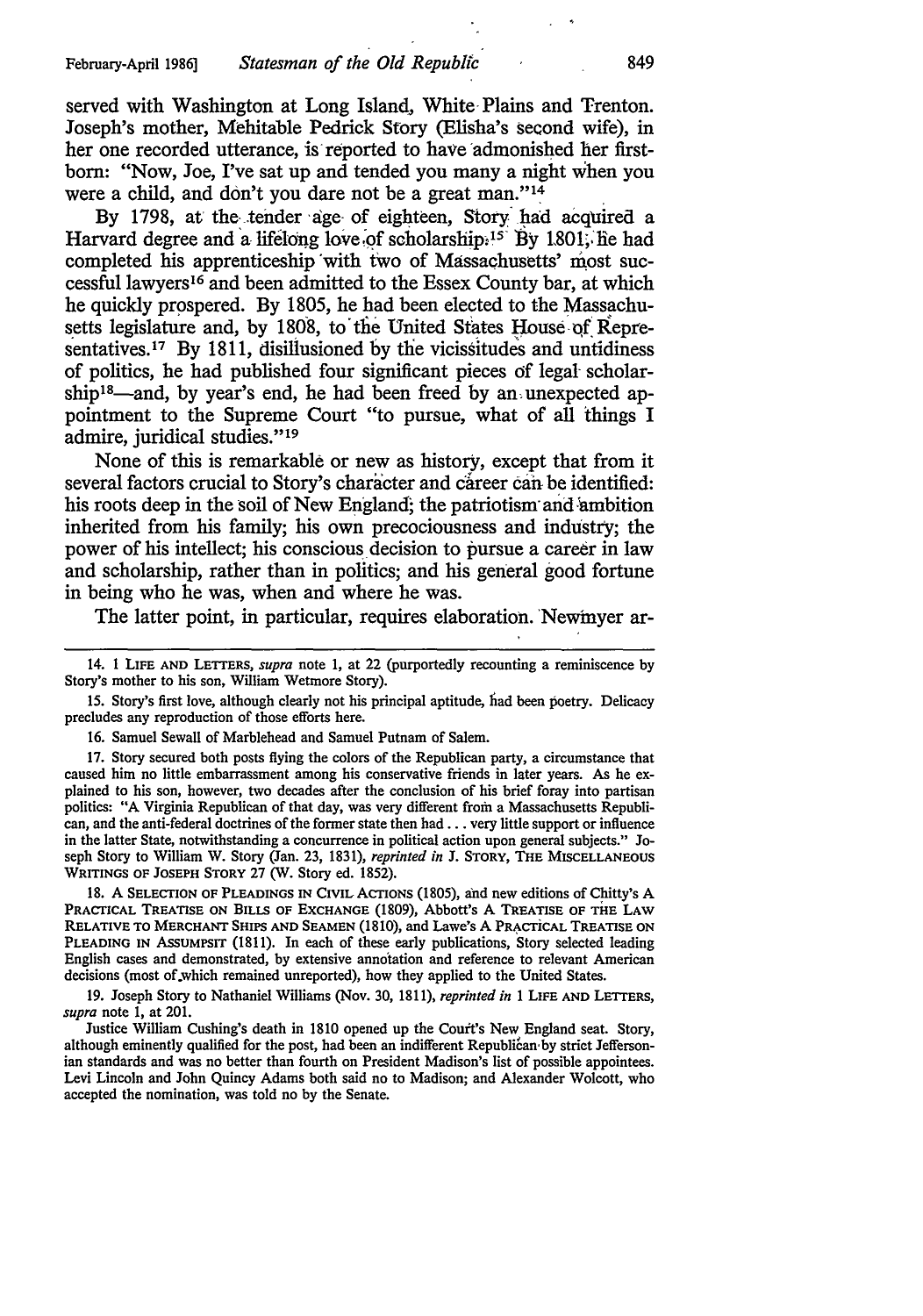gues persuasively that Story's life and work must be seen as a "singular commingling of history and biography" (p. 387). He and his generation were located in time and place precisely at the confluence of Enlightenment idealism and Revolutionary pragmatism. His immediate forebears had defied all odds to impose their will upon history. Their children's challenge, amidst the seemingly endless possibilities of the early nineteenth century, was to secure the promise of the Revolution in a way that would endure for those who came after. In these extraordinary circumstances, Story's natural genius blossomed. To quote Newmyer: "Story was great because he captured the unique lawmaking, system-building potential of the early republic" (p. xvi).

To help us in understanding a world so far removed from our own, Newmyer analyzes two concepts central to the thinking of Story and his contemporaries. One was "republicanism." Wisely, Newmyer eschews any attempt to define the term as a narrow creed or monolithic ideology. Rather, he presents it as a "cultural matrix" generated by the Revolution itself, "within which Americans debated questions of government, law, economics, and all else" (p. xvi). There was agreement among participants to the debate that America had been set apart by Providence for a special destiny, but there was furious debate about the nature of that destiny. Popular sovereignty too, at least as distinguished from monarchical rule, was a given, but the nature of popular sovereignty was in no way settled. What were the roles, respectively, of the people and their representatives? Among the people's representatives, what level of government, and within each level which branch or branches, was best suited to govern? In a nation in the process of creating itself, the list of issues to be resolved seemed beyond number. Far from decreeing a solution, the Constitution bequeathed to the post-revolutionary generation by the founders merely marked out the parameters of the debate. And each of the participants' visions, not surprisingly, tended to be framed by his own peculiar "window on America" (p. 117): Virginia for Jefferson, for example; New England for Story.

On one matter, however, all of the protagonists in the drama that was early nineteenth-century America passionately agreed: each assumed the preemptive importance of advancing the national destiny, however it might be defined, by every means at the actor's command. For lawyers, as Newmyer carefully explains, the principal means at hand was a second cultural given of Story's age: "legal science." Like republicanism, legal science was vaguely defined. The term had yet to acquire the strongly normative connotation that it has to modem ears. Instead, in the young Republic, legal science "[m]ost often ... meant simply systematic law  $-$  the mirror opposite, that is to say, of the haphazard, pluralistic, localized nature of early national jurisprudence" (p. xiv). In this sense, the term might mean little more than clarifying, rationalizing and disseminating the principles of the com-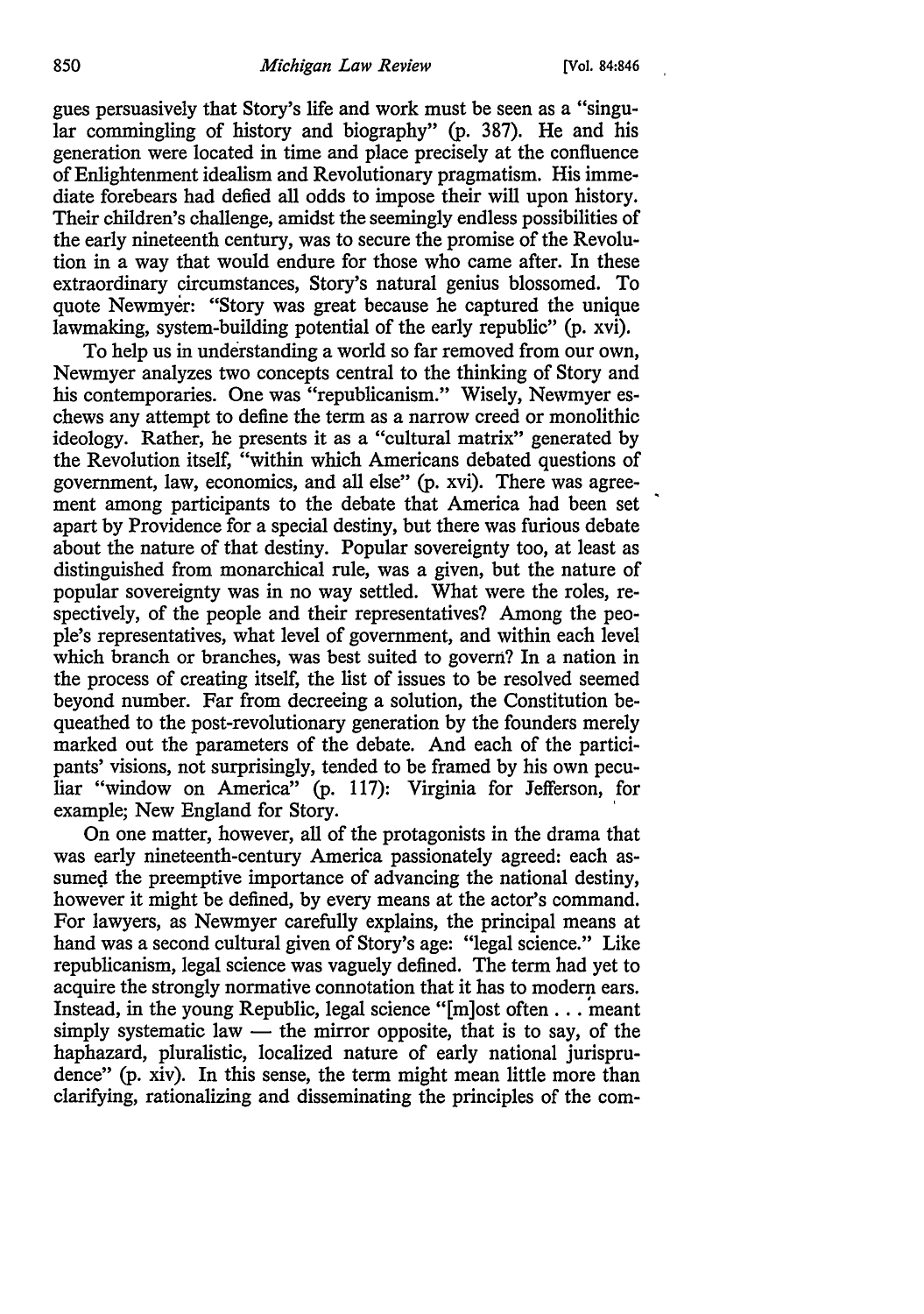mon law as it had evolved, and was evolving, in the United States  $$ all constrained by the application of neutral, scientific principles of interpretation and development. In short, the aim was well-controlled legal reform. This seems to be the principal sense in which Story, as a republican lawyer, understood legal science. No doubt, this "juristic" dimension of Story's thought was subject, as a purely intellectual exercise, to the dangers of rigidity and dogmatism. But  $\frac{1}{\sqrt{2}}$  Defferson! - Story's preferred approach to the conundrums of legal science was pragmatic and thus attentive to the needs of the society around him. The only difficulty, from the viewpoint of Southern agrarians, was the nature of the society with which Story, by birth, education and professional experience, was familiar. If, as Newmyer demonstrates, Story's law "took its character and spirit from the practical needs of real pea- .. ple," inevitably the foundations of his legal science became "the needs of the business community and the imperatives of the market as he saw them operate in New England" (p. 116). Thus, by improving law through the application of legal science, Story hoped to create a "national commercial Utopia" (p. 378).

All of this explains a good deal. It provides essential background, for example, to an informed understanding of Story's vast output of opinions, both on circuit and in the Supreme Court, during his thirtyfour years on the bench.20 Typical of Story's early efforts is *De Lovio v. Boit,* <sup>21</sup>an 1815 circuit court opinion described by Justice Frankfurter as the "classic" American admiralty decision.22 *De Lovio* concerned an insurance policy written by Boston businessmen on a Spanish vessel sailing out of Havana to ply the foreign slave trade. The insurers had refused to pay for loss owing to the ship's capture, and had denied federal court jurisdiction over such maritime contracts. Anticipating the arrival of the case from the District Court, which sided with the insurers on the jurisdictional question, Story advised Supreme Court Reporter Henry Wheaton that he would deliver in *De Lovio* "a very elaborate opinion upon the whole Admiralty jurisdiction as well as over torts and contracts, and [would] review all the common law decisions on this subject."23 He did. Story's conclusion, buttressed by an exhaustive survey of reported decisions (both at common law and under Continental systems), was that the admiralty jurisdiction of the federal courts, founded on article III, section 2 of the Constitution, rightfully extended to "all maritime contracts ... and to all torts, injuries, and offences, on the high seas, and in ports ... as far

<sup>20.</sup> Appointed to the Court at age thirty-two (the youngest Justice ever), Story served until his death in 1845. Only five Justices (John Marshall, Stephen Field, the first John Marshall Harlan, Hugo Black, and William 0. Douglas) have served longer.

<sup>21. 7</sup> F. Cas. 418 (C.C.D. Mass. 1815) (No. 3776).

<sup>22.</sup> Swift & Co. Packers v. Compania Colombiana Del Caribe, 339 U.S. 684, 691 (1950).

<sup>23.</sup> Joseph Story to Henry Wheaton (Sept. 5, 1815), *reprinted in* 1 LIFE AND LETTERS, *supra* note 1, at 267.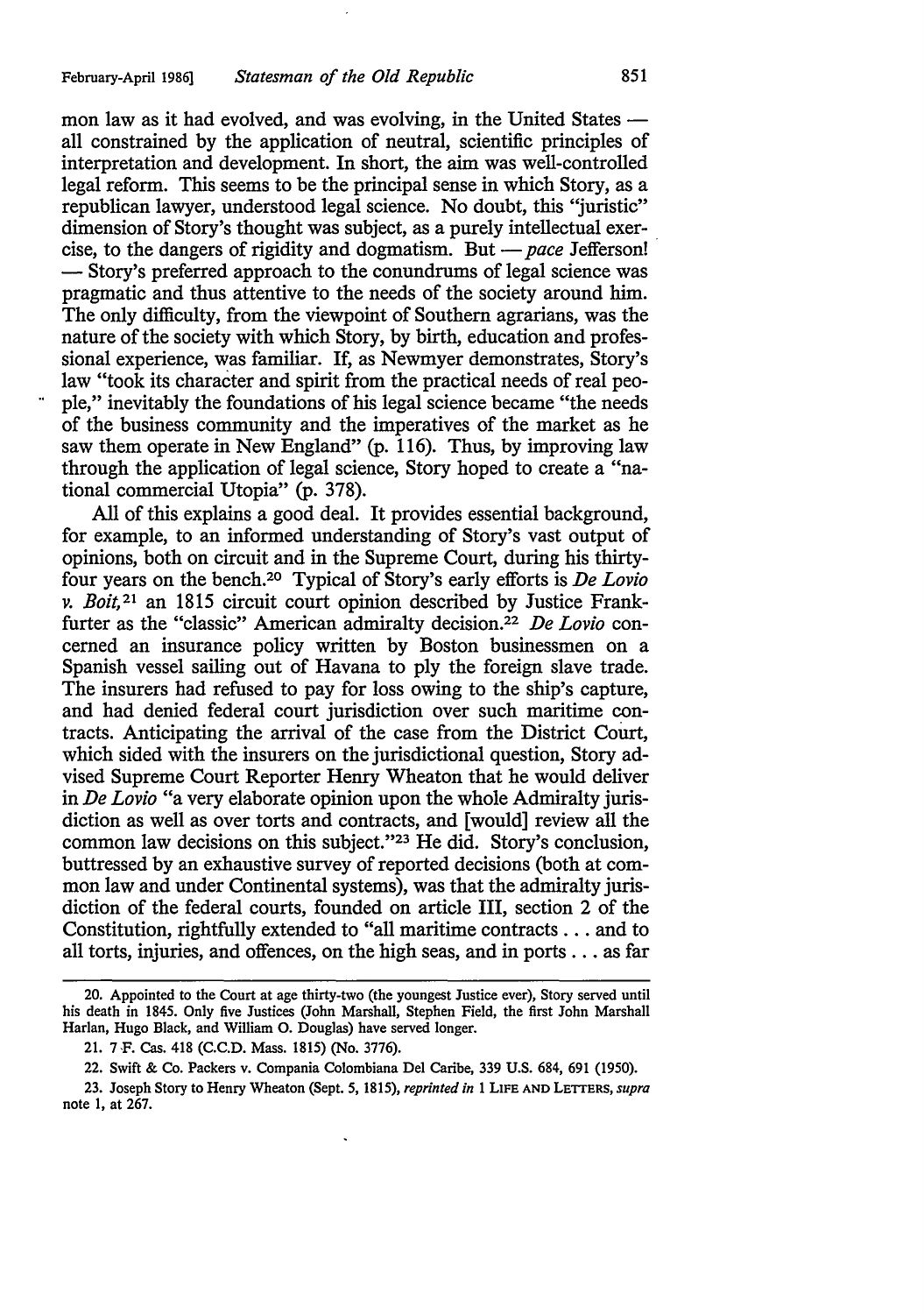as the ebb and flow of the tide."24

Detailed though Story's scholarship in *De Lovio* may be, his decision rested not just on history, the Constitution and "juridical logic," but also, as he confessed in the conclusion of his opinion, on "national policy" and the:'advantages resulting to the commerce and navigation of the United States, from a uniformity of rules and decisions in all maritime questions . . . . "<sup>25</sup> *De Lovio* itself did not fully achieve such uniformity. While conferring broad jurisdiction on the federal courts, it did not oust state court jurisdiction over maritime contracts in general or marine insurance questions in particular; nor did the decision become law beyond the First Circuit, thanks to the parties' failure to appeal Story's ruling to the Supreme Court. Nonetheless, *De Lovio*  was a considerable victory for Story's expansive views; and, in company with similar decisions rendered by Circuit Justice Story during his early years on the bench, it illustrates vividly his determination "to facilitate commercial development" by applying legal science to the facts of life in the marketplace, and the "fusion of scholarship, practicality, and long-range economic calculation in [his] judging" (p. 123).

*Swift v. Tyson,* 26 decided nearly three decades later but this time in Story's role as Supreme Court Justice, teaches the same lessons; and a careful reading of the case, as Newmyer demonstrates, does much to redeem the modern-day reputations of both the decision and its author. The issue to be resolved in *Swift* was relatively narrow: did the Rules of Decision Act,<sup>27</sup> which governed diversity actions, require the federal courts to apply local common law in determining the validity of a negotiable instrument? In a brief opinion by Story, the Court held that the transfer of a bill of exchange in order to discharge the transferor's preexistent debt rendered the transferee a holder in due course despite defects that might have destroyed the value of the bill as between the original parties thereto — and this, notwithstanding the pos-

25. 7 F. Cas. at 443.

26. 41 U.S.:(16 Pe4) 1 (1842).

27. Originally enacted as section 34 of the Judiciary Act of 1789, the Rules of Decision Act provided:

That the laws of the several states, except where the constitution, treaties or statutes of the United States shall.otherwise require or provide, shall be regarded as rules of decision in trials at common law in the courts of the United States in cases where they apply.

1 Stat. 92 (1789): The statute, slightly amended, is now found at 28 U.S.C. § 1652 (1982).

 $\frac{1}{3}$ 

<sup>24.</sup> *De Lovio,* 7 F. Cas. at 441. Story's aggressive attitude toward extending federal jurisdiction is well conveyed by the observation that, "if a bucket of water were brought into his court with a corn cob floating in it, he would at once extend the admiralty jurisdiction of the United States over it." Note, *Extension of Federal Jurisdiction Over State Canals,* 37 AM. L. REV. 911, 916 (1903). But see Story's doubtless painful act of judicial self-abnegation in The Steamboat Thomas Jefferson, 23 U.S. (10 Wheat.) 428 (1825), denying a libel for wages because the service upon which wages were due was not "substantially performed, or to be performed, upon the sen or upon waters within the ebb and flow of the tide." The line of demarcation in *DeLovio* and *Jefferson,* obviously, was consistent. As Newmyer points out: "In *DeLovio* legal science worked to achieve the broad policy goals that Story wanted. In *Jefferson* he demonstrated a willingness to stick by 'science' when it pinched as well as when it comforted." P. 208.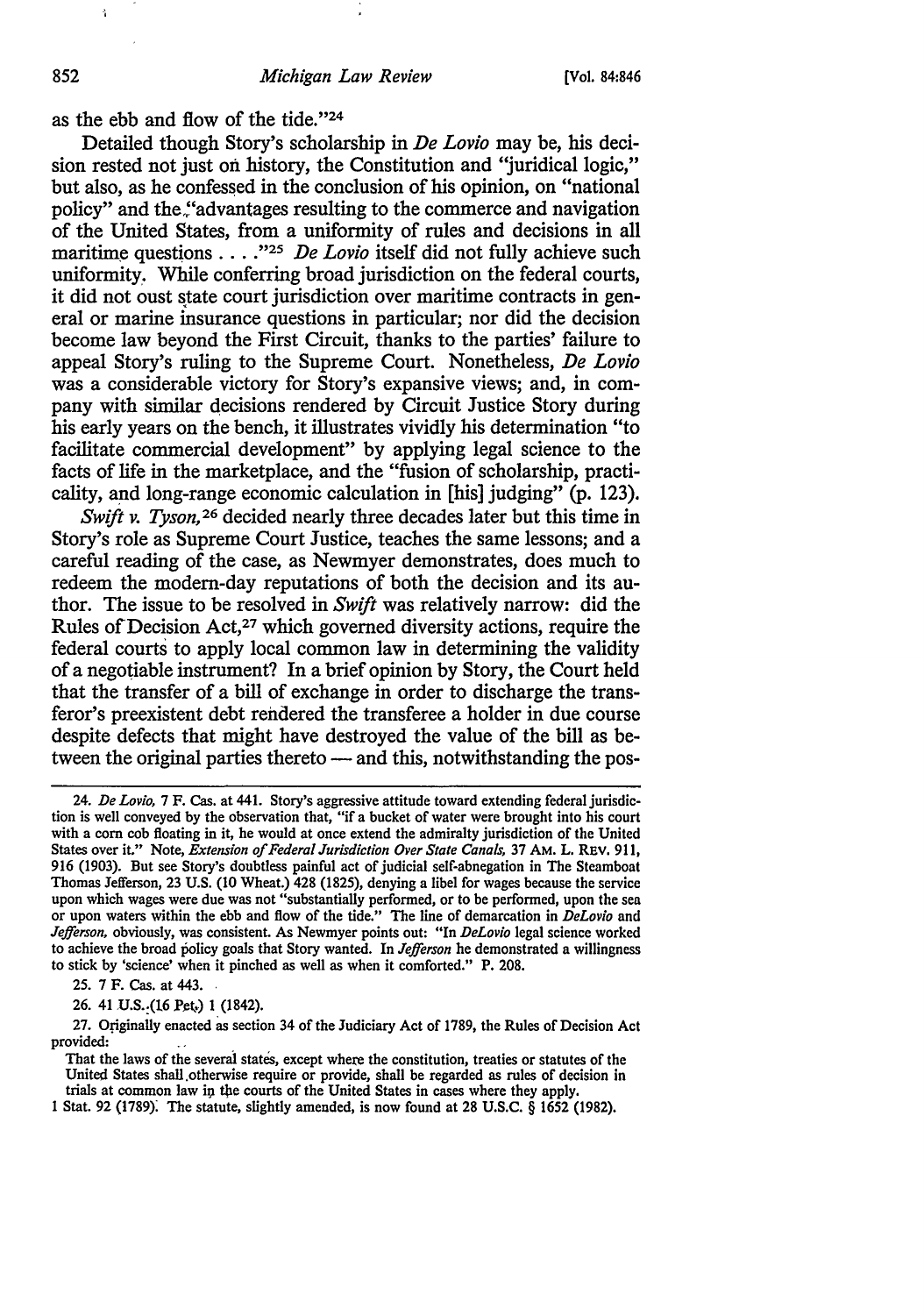sibility that New York law, as established by the courts of that state, was otherwise. Story's opinion rested on his distinction between "state laws strictly local" and "general commercial law." The former, he said, consisted of "rights and titles to things having a permanent locality" (mainly real estate) and was evinced by state statutes and judicial constructions thereof. In these local matters, federal diversity courts were bound by state law. Not so, however, with respect to "contracts and other instruments of a commercial nature," which Story considered "not at all dependent upon local statutes or local usages of a fixed and permanent operation." As to *those* matters, the federal courts could and should make up their own minds, based on "the general principles and doctrines of commercial jurisprudence."28

In its time, *Swift* was hardly a controversial decision: on the issue actually decided, Story spoke for a unanimous Court.<sup>29</sup> and his opinion was barely noticed by contemporary newspapers and periodicals.<sup>30</sup> After the Civil War, of course, the Court expanded the category of general commercial law created in *Swift* ·to encompass a variety of other matters, including municipal bonds and torts.<sup>31</sup> Story himself can hardly be charged with those follies. 32 Still less should he be pilloried for having rendered, in his dotage, an "unconstitutional" decision. 33 The central issue in *Swift* was not federal-state relations, but whether there should be uniformity and certainty in commercial transactions throughout the United States.<sup>34</sup> On that question, even Story's

30. T. FREYER, HARMONY & DISSONANCE: THE *SWIFT* & *ERIE* CASES IN AMERICAN FED-ERALISM 17-18 (1981).

31. *See, e.g.,* Baltimore & O. R.R. Co. v. Baugh, 149 U.S. 368 (1893).

32. As Newmyer himself admits, Story's opinion in *Swift,* as developed by the Court in later decisions, "produced legal confusion, pitted state judiciaries against federal courts, and put the Supreme Court itself on the political firing line." P. 335. Even so strong a critic as Justice Holmes, however, conceded that, had "Bradley, Harlan, et al." stuck to the matter "dealt with" by Story, "no great harm" would have resulted. Oliver Wendell Holmes, Jr., to Sir Frederick Pollock (Feb. 17, 1928), *reprinted in* 2 HOLMES-POLLOCK LETTERS, *supra* note 9, at 215.

33. Erie R.R. Co. v. Tompkins, 304 U.S. 64, 79 (1938) (Brandeis, J., quoting Holmes, J.).

34. *See also* Charles River Bridge v. Warren Bridge,.36 U.S. (U Pet.) 420 (1837). In his majority opinion, Chief Justice Taney had insisted that an ambiguous, monopoly-granting corporate charter be construed strictly "against the adventurers, and in favor of the public," thereby in effect destroying the property of the grantees. 36 U.S. (11 Pet.) at 544-53. The decision provided a spur to creative (not to say rapacious) capitalism during the remainder of the nineteenth century. Certainly, Story was no less enthusiastic an advocate of commerce than Taney. His dissent can be explained in part by revulsion at what Newmyer calls the "disjunction between law and morality that Taney's instrumentalism produced." P. 232. But Story also feared the damage done by the majority to the promotion of a uniform, predictable, nation-building law of commerce. "For my own part," he wrote in his dissent, "I can conceive of no surer plan to arrest all public improvements, founded on private capital and enterprise, than to make the outlay of that capital uncertain, and questionable both as to security, and as to productiveness." 36 U.S. (11 Pet.) at 608.

<sup>28. 41</sup> U.S. (16 Pet.) at 18-19.

<sup>29.</sup> In his concurring opinion, Justice Catron took issue with Story's view, expressed in dicta, that bills taken by way of security for an antecedent debt, no less than those taken in payment, were free of prior defenses. 41 U.S. (16 Pet.) at 23.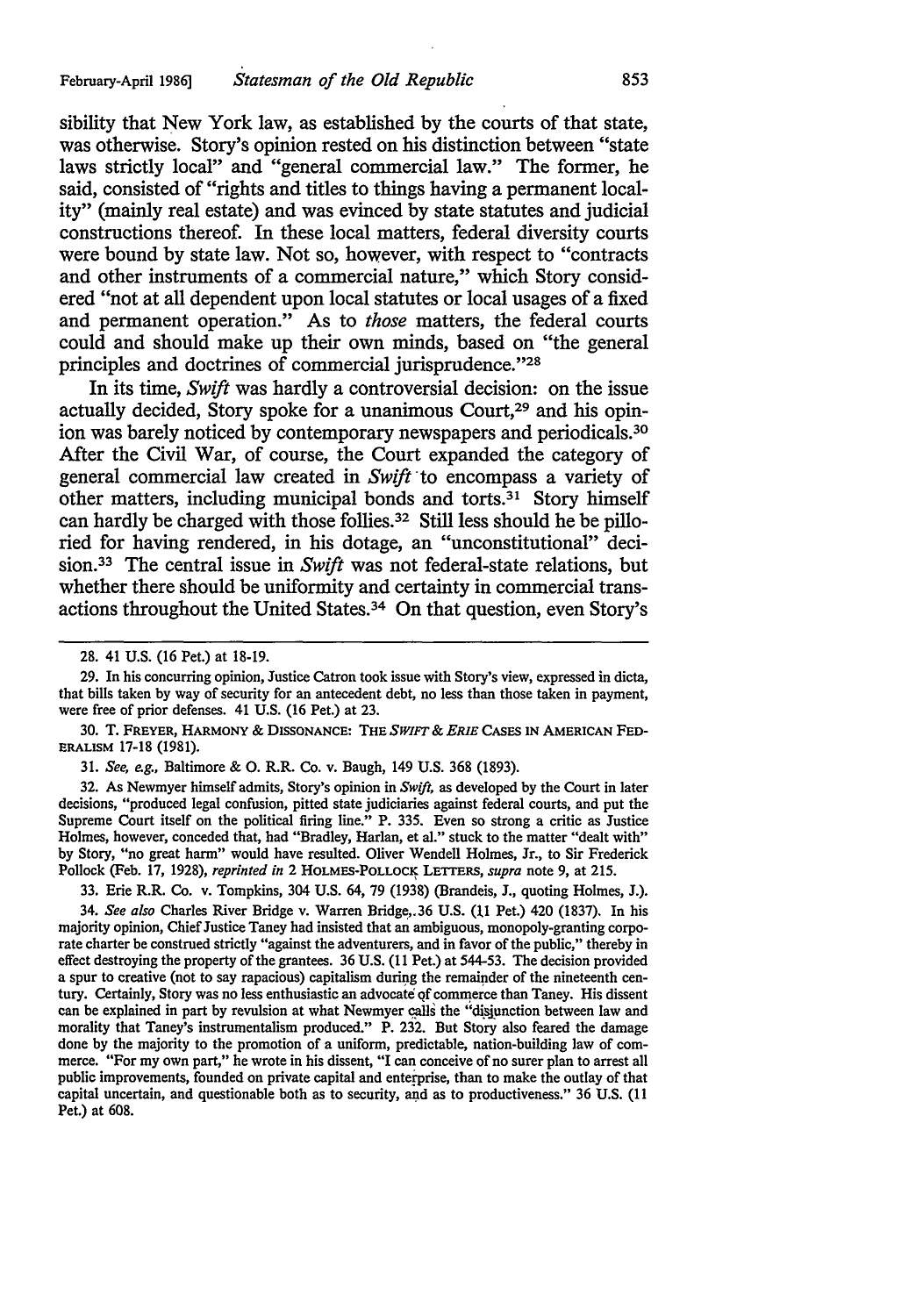Jacksonian brethren agreed with  $him<sup>35</sup>$  - as would proponents of the Uniform Commercial Code almost a century later, ironically just as *Swift* itself was being interred in *Erie Railroad Co. v. Tompkins.* <sup>36</sup> Viewed in this light, there is nothing radical or usurpatory about Story's opinion in *Swift v. Tyson:* as in his circuit court opinions, he applied the tools of legal science for the profoundly practical purpose of forging the national commercial marketplace that he believed would strengthen and preserve the Republic. In this, Newmyer says, Story merely did "what he had been doing all along, what he did incomparably well, and what the age accepted as legitimate" (p. 342).

Scientific judging was not the only role that Story, in the view of contemporaries, performed incomparably well. In his scholarly and academic endeavors, he was clearly without peer in his age; and here, as well, the imprint of what Newmyer calls his republicanism and legal science is much in evidence.

Story's scholarship prior to his appointment to the Court has already been noted.<sup>37</sup> During the next eighteen years, he continued to publish widely on a variety of legal topics, both in his own name<sup>38</sup> and anonymously on behalf of others. 39 His most famous contributions to the literature of the law, however, date from his incumbency in the Dane Professorship at Harvard Law School between 1829 and 1845. The terms of the professorship required publication of the lectures delivered under its auspices. In all, Story produced eleven ample volumes on nine major areas of American law. Except for three volumes on the Constitution, 40 all of the works concerned private law and, more specifically, commercial law or matters clearly ancillary to

38. Among the works to which Story signed his name were a statutory compilation entitled LAWS OF THE UNITED STATES (1827) and the fourth American edition of Abbott's SHIPPING (1829).

39. Story contributed generously, but without attribution, to the extensive scholarly annota· tions published by Supreme Court Reporter Henry Wheaton in the Court's official Reports be· tween 1816 and 1821, and to the Digest of the Court's decisions published by Wheaton in 1821. *See* 1 LIFE AND LETTERS, *supra* note 1, at 280-93, 303-04; Joyce, *supra* note•, at 1331-37. He also produced a series of unsigned articles on legal subjects (including *Courts of the U. States, Law, Legislation and Codes,* and *Natural Law)* for Francis Lieber's *Encyclopaedia Americana,*  published in multiple volumes beginning in 1829. P. 450.

40. CoMMENTARIES ON THE CoNSTITUTION OF THE UNITED STATES; WITH A PRELIMI· NARY REVIEW OF THE CONSTITUTIONAL HISTORY OF THE COLONIES AND STATES DEFORE THE ADOPTION OF THE CONSTITUTION (3 vols. 1833) [hereinafter cited as J. STORY, COMMEN· TARIES ON THE CONSTITUTION]. The work achieved enormous success at all levels. It appeared in several abridgments: one for college and high school students (1833); one for students younger still (1834); and one, entitled *A Familiar Exposition of the Constitution of the United States,*  suitable for the general reader (1840). The full work, updated and annotated by Thomas M. Cooley and others, went through five American editions and remained in print through the turn of the century. In addition, the *Commentaries* were enthusiastically received by scholars and

<sup>35.</sup> *See generally* T. FREYER, *supra* note 30, at 35-43.

<sup>36. 304</sup> U.S. 64 (1938).

<sup>37.</sup> *See* note 18 *supra.* Newmyer says that, by 1811, Story "was the most promising and prolific legal scholar in New England." P. 70.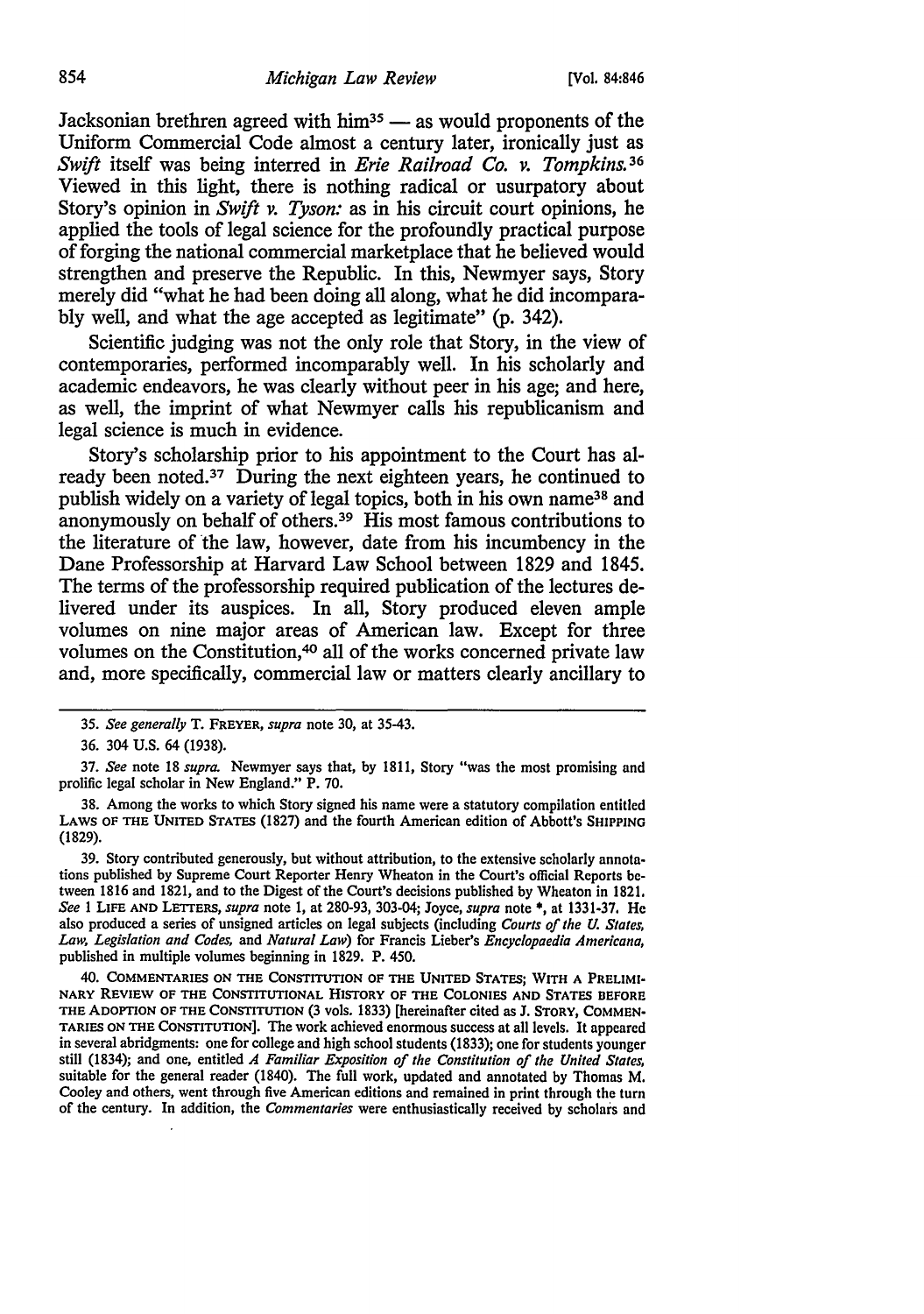it.41 As Newmyer's thorough analysis demonstrates, the commentaries were more than a tour de force of learning and technique. 42 They were also interrelated and integral parts of Story's "grand effort to create an American commercial common law suitable both to the needs of the new capitalism and to the values of old republicanism" (p. 282). As applied law, they were eminently successful. Newmyer admiringly calls them "working law for working lawyers" (p. 303). The practicing bar obviously agreed: altogether, Story's eight volumes on private law went through seventy-one editions, many of them remaining in circulation for a half-century after their first publication.

Many of Story's readers, of course, were his own former students at Harvard Law School, who had also been the first auditors of the commentaries in lecture form. Story's efforts in imagining and bringing into being the first "national" law school are too well known to require repetition here.43 What is important for present purposes is the complete coincidence that existed between Story's Harvard reforms and the purposes that animated him in his other roles. As Story's influence on the Court waned during the last decade and a half of his life, he embraced his duties at the Law School in the fervent hope that, at Harvard, he could employ scientific law to train scientific

If these Commentaries shall but inspire in the rising generation a more ardent love of their country, an unquenchable thirst for liberty, and a profound reverence for the constitution and the Union, then they will have accomplished all, that their author ought to desire. Let the American youth never forget, that they possess a noble inheritance, bought by the toils, and sufferings, and blood of their ancestors; and capable, if wisely improved, and faithfully guarded, of transmitting to their latest posterity all the substantial blessings of life, the peaceful enjoyment of liberty, property, religion, and independence. The structure has been erected by architects of consummate skill and fidelity; its foundations are solid; its compartments are beautiful, as well as useful; its arrangements are full of wisdom and order; and its defences are impregnable from without. It has been reared for immortality, if the work of man may justly aspire to such a title. It may, nevertheless, perish in an hour by the folly, or corruption, or negligence of its only keepers, THE PEOPLE.

3 J. STORY, COMMENTARIES ON THE CONSTITUTION, *supra,* at 759-60.

41. COMMENTARIES ON THE LAW OF BAILMENTS (1832); COMMENTARIES ON THE CON-FLICT OF LAWS (1834); COMMENTARIES ON EQUITY JURISPRUDENCE (1836); COMMENTARIES ON EQUITY PLEADINGS (1838); COMMENTARIES ON THE LAW OF AGENCY (1839); COMMEN-TARIES ON THE LAW OF PARTNERSHIP (1841); COMMENTARIES ON THE LAW OF BILLS OF EXCHANGE (1843); COMMENTARIES ON THE LAW OF PROMISSORY NOTES (1845). Story died before completing his grand survey of American jurisprudence with planned commentaries on admiralty and maritime law. P. 381.

42. Truth to tell, the commentaries have not escaped criticism as verbose, tedious, diffuse, eclectic  $\rightarrow$  or worse. But even Holmes, who at times had harsh words for Story's scholarship, acknowledged that, on the whole, he had "done more than any other English-speaking man [of the nineteenth century] to make the law luminous and easy to understand." O.W. HOLMES, *The Use of Law Schools,* in COLLECTED LEGAL PAPERS 41 (1920).

43. *See, e.g.,* 1 c. WARREN, HISTORY OF THE HARVARD LAW SCHOOL AND OF EARLY LEGAL CONDITIONS lN AMERICA 266-77, 413-543 (1908); 2 *id.* at 1-69; *see also* A. SUTHER-LAND, THE LAW AT HARVARD: A HISTORY OF IDEAS AND MEN, 1817-1967, at 92-139 (1967).

judges in England, Scotland, Germany and France - with translations into French, Spanish and Portuguese.

Story's first edition was notable, in particular, for its "Concluding Remarks,'' in which his republican fire shone with special brilliance: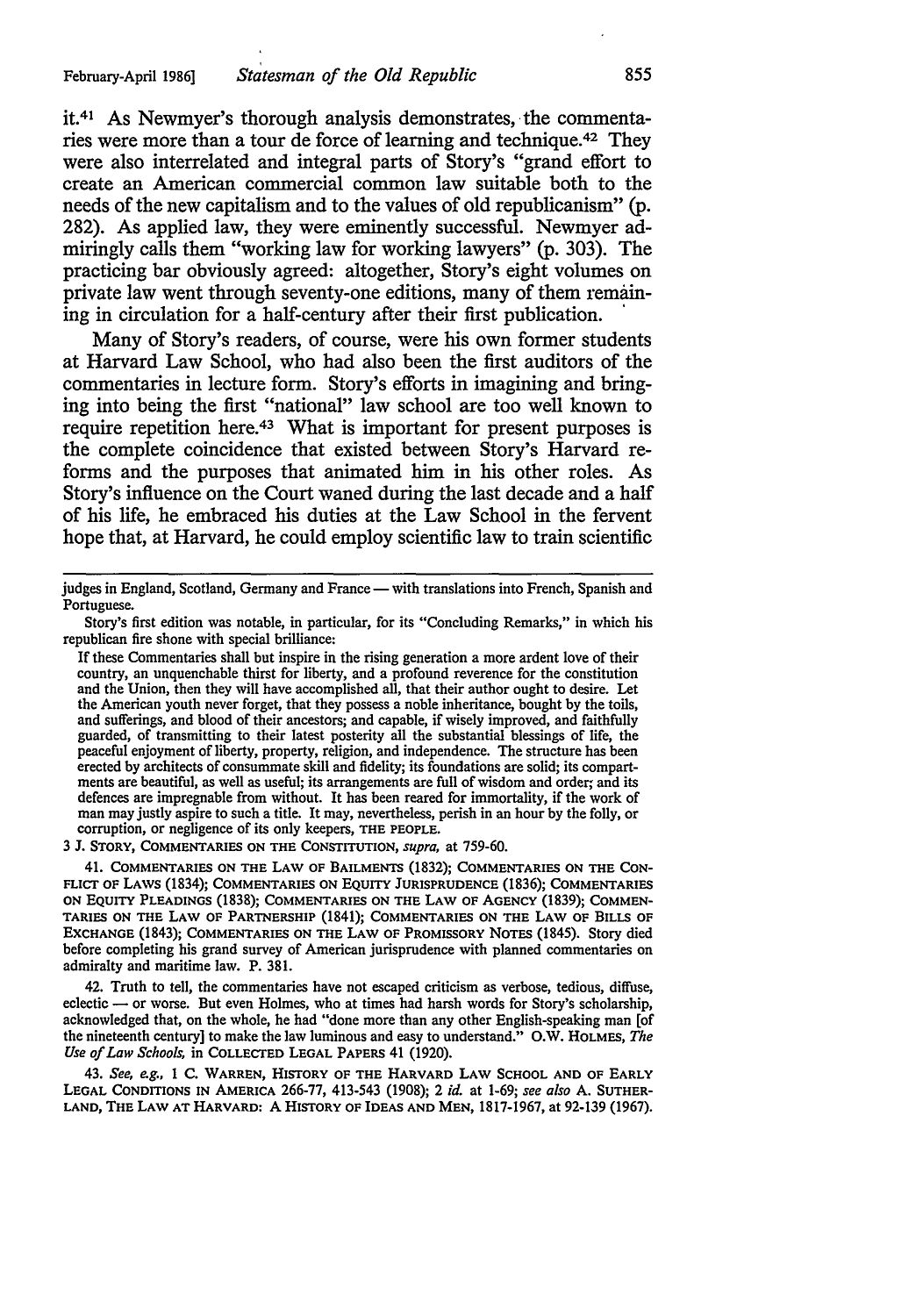lawyers, whose sound learning and solid common sense might save the Republic from the dangers of democratic excess. How well he succeeded is a matter subject to debate, but the impact of his vision is not. By the final year of Story's life, Harvard had truly become, in the words of Massachusetts Chief Justice Lemuel Shaw's April 1845<sup>1</sup>report to the Harvard Corporation, "[a]n *American* law school."44 Like his friend Story, to whom he gave the lion's share of the credit, Shaw saw the revitalized law school as

a union of educated young men ... who afterwards distribute over all the United States, may be expected to have conspicuous and influential places in Society, and may be looked to as a means of Union and harmony tending to the advancement of the common and general interests of the whole people.45

If the old Judge himself smiled on reading Shaw's vision of the new Harvard, no doubt he had earned the pleasure.

Story's accomplishments in his many other legal roles - as publicist, <sup>46</sup> legislative draftsman<sup>47</sup> and codifier, <sup>48</sup> for example — defy retelling in brief compass. In all of his roles, however, Story's purpose

47. As early as 1812, Story had drawn up and forwarded to Attorney General William Pinkney a "sketch" for an improved federal criminal code. P. 103. In his middle years, his projects included a national bankruptcy act, which he drafted and which his ally, Daniel Webster, promoted in Congress. P. 172. And shortly before his death, at the request of the Senate Judiciary Committee and with the approval of the Court, Story prepared an act, subsequently codified at 5 Stat. 726 (1845), extending federal jurisdiction over inland waters to federally licensed vehicles employed in interstate commerce. P. 208.

48. Story believed in what might be called "moderate codification." He was no Benthamite; nor did he oppose codification altogether. His theory of codification was perhaps best exempli· fied in his 1825 exchange of letters with Henry Wheaton concerning the latter's responsibilities as a revisor of New York's statute laws. Wheaton had described the project to Story as "fill[ing] up the lacunae" left by the legislature in certain areas and "simplifying the practice" in others, rather than as a wholesale revision of existing law. Henry Wheaton to Joseph Story (Sept. 19, 1825), Henry Wheaton Papers, The Pierpont Morgan Library, New York City. In his response, Story urged that the New York revisors codify the common law itself, or "at least the part which is most reduced to principles & is of daily extensive application." Story's theory was not that the legislature should create principles of law, but that it might clarify and refine those that had been developed over time by the common law courts. "I am in favour of a Code," he informed Wheaton, "because I think it may reduce to certainty, method, & exactness much of the law, already passed by judicial tribunals & thus give to the public the means, with[in] a reasonable compass, of ascertaining their own rights & duties in many of the most interesting concerns of  $\dots$  life." In addition, a code might greatly abridge "the labours & exhausting researches of the profession." Joseph Story to Henry Wheaton (Oct. 1, 1825), Henry Wheaton Papers. In an 1837 report to the Governor of Massachusetts, written in his capacity as chair of that state's special code commission, Story identified the following three areas as particularly susceptible of codification: criminal law; procedure and the law of evidence; and commercial law. The codification movement in Massachusetts eventually died, due not to Story's efforts but to lack of enthusiasm on the part of figures more conservative than he. Pp. 279-80.

<sup>44.</sup> *Quoted in* 2 C. WARREN, *supra* note 43, at 37 n.l (emphasis added).

<sup>45.</sup> *Id.* 

<sup>46.</sup> In addition to his more formal scholarship, Story contributed articles to a variety of contemporary publications, including *North American Review, American Law Review,* and *American Jurist and Law Magazine.* The character and purpose of many of these efforts is suggested by the title of one that appeared in *New England Magazine* in August 1834: *Statesmen-Their Rareness and Importance: Daniel Webster.* 7 NEW ENG. MAG. 89 (1834).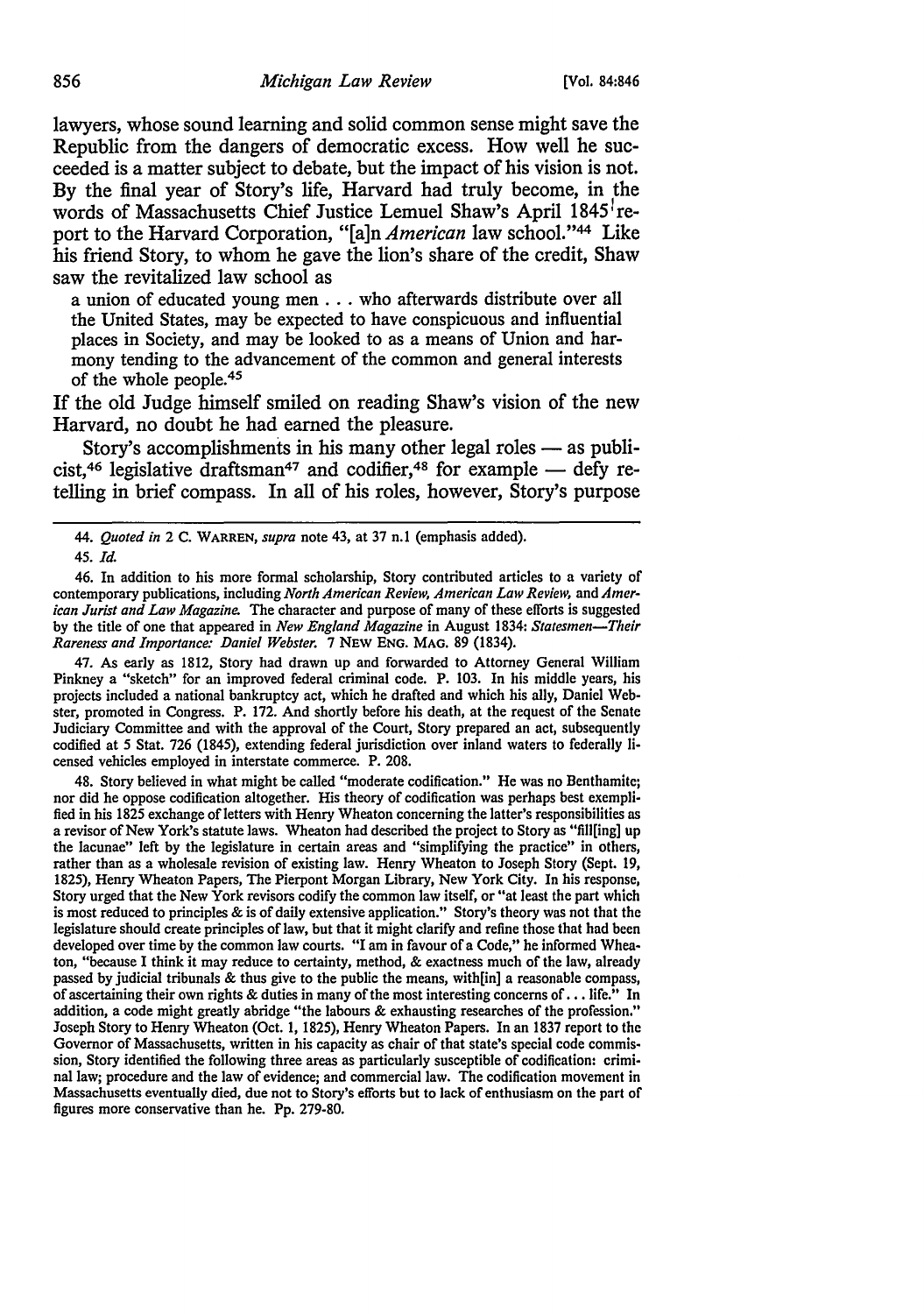was constant: to bring consistent, carefully conceived legal principles to bear in resolving the great political and economic problems of his own generation, and so to safeguard the precious inheritance bequeathed to it by those who made the Revolution.

For much of Story's career, his purpose and style suited perfectly the needs of the age. America was young and abuilding. "[Story's] cry for national institutions," Newmyer writes, "was commensurate with the dream of national greatness" (p. 114); and his prescriptions for greatness, by and large, worked remarkably well. Toward the end of his life, however, it became painfully and inescapably clear, to Story and to his generation, that republicanism and legal science were incapable of curing one grievous ill of the body politic, an ill that was also, ironically, a legacy of the framers whom Story so much revered. The debilitating disease in question was slavery. Story's deep personal aversion to slavery, evidenced from his earliest days on the bench, is beyond doubt.49 But the Constitution itself, that bulwark of republican liberty, unflinchingly acknowledged the existence of human bondage in article I, section 2, clause 3 (the three-fifths clause), and provided in article IV, section 2, clause 3 (the rendition clause) that persons "held to Service or Labour in one State, under the Laws thereof, escaping into another ... shall be delivered up on Claim of the Party to whom such Service or Labour may be due." Much as he himself abhorred slavery, Story recognized these appalling provisions for what they were: the crucial compromise between slaveholding and free states that had made the Union possible. They were, moreover, the law of the land, which he as a judge was sworn to uphold  $-$  and, with them, the measures adopted by Congress for their implementation.

Story's discomfort in deciding *Prigg v. Pennsylvania 50* can readily be imagined. His health had already begun to fail by 1842,<sup>51</sup> and he knew that his remaining years on the Court must be few. An opinion sustaining the Fugitive Slave Act of 1793 was bound to be condemned in the North and particularly in New England, a region whose values Story had long embodied and sought to spread throughout the nation. Nonetheless, in a forceful opinion employing by now familiar techniques of reasoning, he concluded that the Act must be upheld  $-$  but also that the extradition of fugitive slaves lay *exclusively* within the

50. 41 U.S. (16 Pet.) 539 (1842).

<sup>49.</sup> In his circuit court charges, which were printed and circulated throughout New England, Story attacked slavery directly. See, *e.g.,* the charge to the grand jury quoted in 1 LIFE AND LETIERS, *supra* note 1, at 336-47. In passing on the legality of the international slave trade in United States v. La Jeune Eugenie, 26 F. Cas. 832, 846 (C.C.D. Mass. 1822) (No. 15,551), he condemned the practice as "incurably unjust and inhuman" and "repugnant to the great principles of Christian duty, the dictates of natural religion, the obligations of good faith and morality, and the eternal maxims of social justice."

<sup>51.</sup> Story missed the entire 1843 Term due to ill health.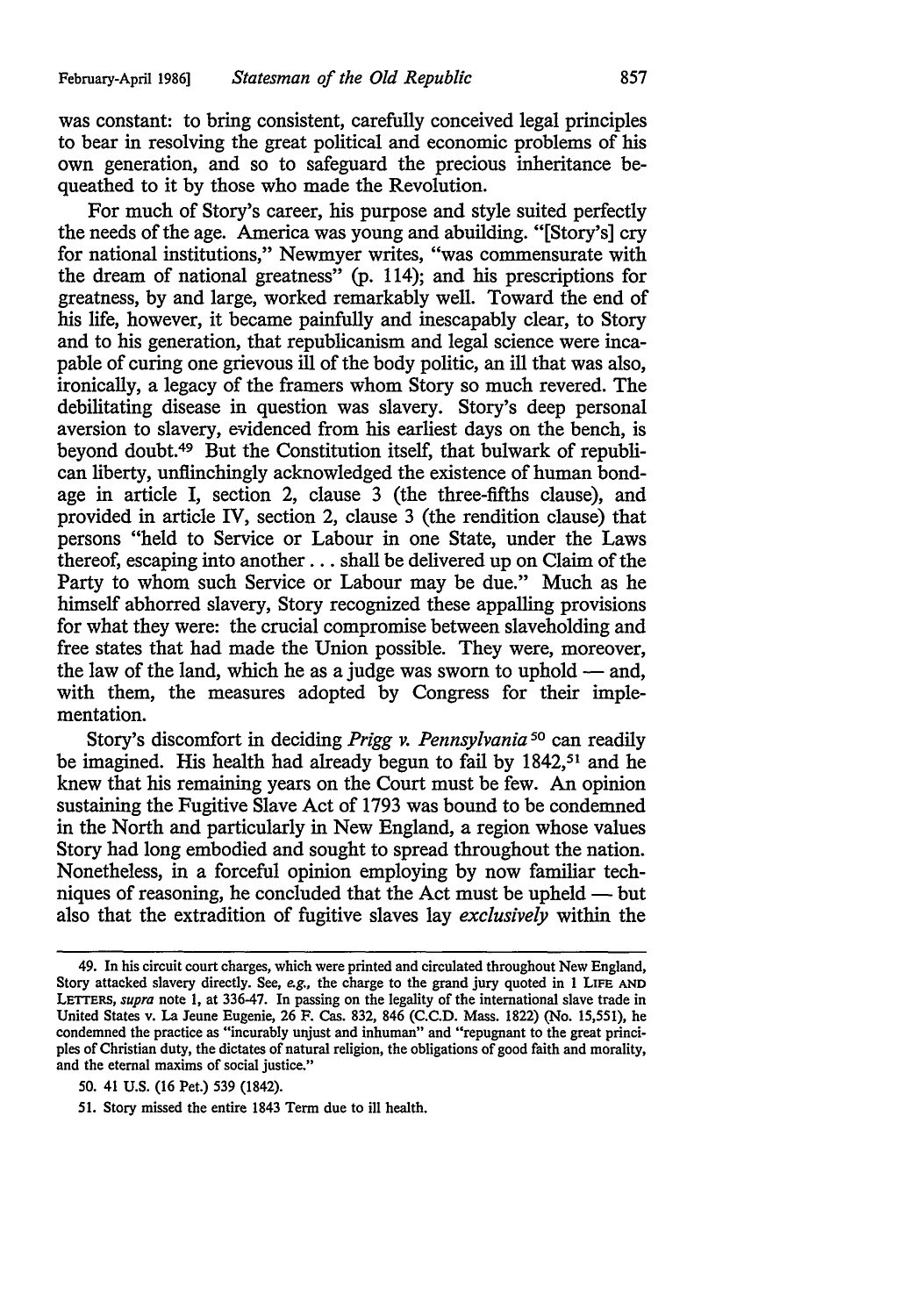jurisdiction of the federal government. As later explained by his son, Story intended by the latter doctrine "that the State Legislatures [should be] prohibited from interfering even to *assist* in giving effect to the [rendition] clause."52 To put the matter more plainly in terms of the Northern states (which after all were the states where rendition would inevitably be sought), not only could the states not pass laws interfering with the constitutional right of masters to recover slaves but, in addition, they were forbidden to legislate in any manner that would *facilitate* rendition! And significantly, in the wake of Story's exclusivist ruling in *Prigg,* a series of acts passed by Northern legislatures (beginning with Massachusetts in 1843) actually prohibited state officials from aiding in the extradition of fugitive slaves. 53

Was the result in *Prigg*, then, a "triumph of freedom," as Story is reported by his son to have insisted "repeatedly and earnestly" to family and friends?54 Newmyer thinks not, and suggests that Story's opinion, taken as a whole, "was influenced more by his fear of abolition than by his desire to free fugitive slaves" (p. 377). Indeed, Newmyer doubts that Story had any grand strategy in mind in constructing the opinion, conjectures that he agreed reluctantly to write on behalf of the majority, and concludes that, in the end, his overriding objective was simply to preserve the constitutional compromise on slavery that he saw as the last barrier against dissolution of the Union. That assessment, although incapable of conclusive proof, rings true. Story's dark forebodings concerning the future of the Republic, and his sober awareness of the limitations and responsibilities of judicial office, were eloquently manifested in his remarks to the students of Harvard Law School as the year 1843 drew to a close. In discussing the painful necessity, under the Constitution, of returning fugitive slaves to their masters, he observed:

If one part of the country may disregard one part of the Constitution, another section may refuse to obey that part which seems to bear hard upon its interests, and thus the Union will become a "mere rope of sand"; and the Constitution, worse than a dead letter, an apple of discord in our midst, a fruitful source of reproach, bitterness, and hatred, and in the end discord and civil war.<sup>55</sup>

<sup>52. 2</sup> LIFE AND LETIERS, *supra* note 1, at 392 (emphasis in original).

<sup>53.</sup> *See* T. MORRIS, FREE MEN ALL: THE PERSONAL LIBERTY LAWS OF THE NORTH, 1780-1861 (1974).

<sup>54. 2</sup> LIFE AND LETIERS, *supra* note l, at 392; *see also* R. COVER, JUSTICE ACCUSED: AN-TISLAVERY AND THE JUDICIAL PROCESS (1975) (antislavery jurisprudence).

*<sup>55.</sup>* As recorded in the journal of the young Rutherford B. Hayes. 1 C. WILLIAMS, THE LIFE OF RUTHERFORD BIRCHARD HAYES, NINETEENTH PRESIDENT OF THE UNITED STATES 36-37 (1914). *See* Story's "Concluding Remarks" in his *Commentaries on the Constitution:* 

<sup>[</sup>T]he slightest attention to the history of the national constitution must satisfy every reflecting mind, how many difficulties attended its formation and adoption, from real or imaginary differences of interests, sectional feelings, and local institutions. It is an attempt to create a<br>national sovereignty, and yet to preserve the state sovereignties; though it is impossible to assign definite boundaries in every case to the powers of each. The influence of the dis-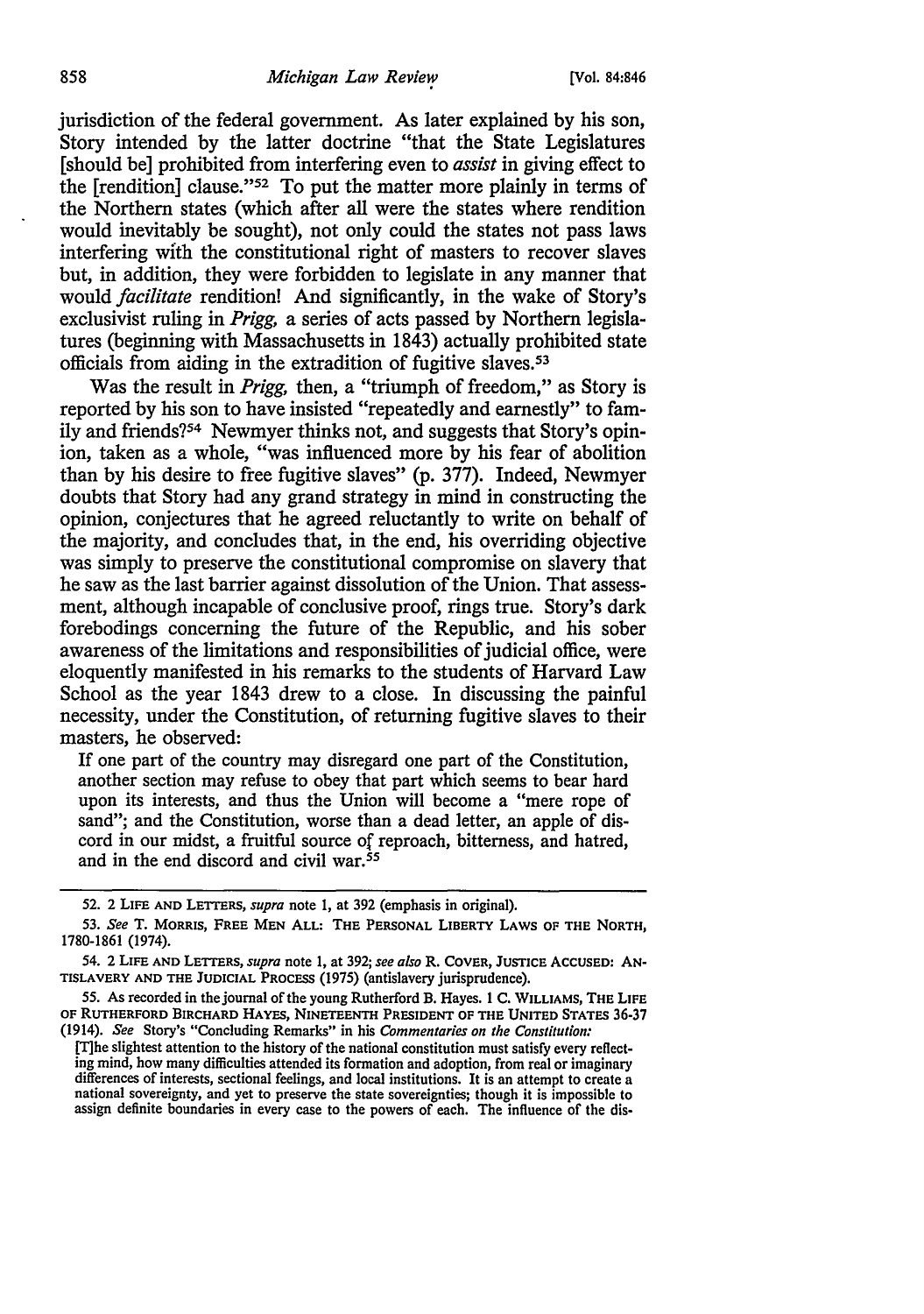Barely a year later, Story quietly informed family and close friends of his determination shortly to leave the Court, having concluded sadly "that by remaining on the Bench I could accomplish no good, either for myself or for my country."56 He died, still in harness, on September 10, 1845, grateful for his own "prosperity and success . . . in life"<sup>57</sup> but powerless at last to spare the old Republic from the darkness of the onrushing night.

III

*Supreme Court Justice Joseph Story: Statesman of the Old Republic* is an unmitigated success. This exemplary biography is the first thoroughgoing study of Story's intellectual life, and as such succeeds brilliantly in conveying both the main influences on Story's thought and the principal themes in his work. Along the way, however, Newmyer manages also to present a fascinating portrait of Story's world. This is Story's biography, yes; but it is the biography of an age as well. Name a leading figure or vital issue of the early nineteenth century and, virtually without exception, he, she or it will appear in these pages. Each is deftly summarized and sketched; all are accorded scrupulously fair treatment by a master historian.<sup>58</sup> Newmyer should, and one trusts will, receive a variety of honors for this volume. It is the product of painstaking and unprecedented research. It is carefully conceived, illuminating, rich in detail, and entertainingly written. 59 It is absolutely first-rate.

What elements must concur to produce a biography of this calibre? Opinions will differ. A partial list, however, might include: talent,

3 J. STORY, COMMENTARIES ON THE CONSfITUTION, *supra* note 40, at 758-59.

57. As recalled by his son, William Wetmore Story, in 2 LIFE AND LETTERS, *supra* note 1, at 540.

58. Newmyer writes that his years in the trenches, struggling to understand the ambiguities and seeming contradictions of Story and his era, have taught him "the wisdom of the old-fashioned rules of historiography: the need for historians to get out of their own skin, to avoid anachronism, to judge by past, not present, standards." P. xiii.

59. Law professors will envy Newmyer for somehow escaping servitude to the *Texas Style Manual*, an engine of the devil whose purpose is to make bad writing better — and good writing worse. *Cf* Wessel, *Computer Software for Writers: Helping the Bad, Hurting the Good?,* Wall St. J., July 7, 1986, at 13, col. 4 ("[F]ollowing rigid rules, the programs spew criticism of the Gettysburg Address and make snide remarks about Mark Twain's 'The Adventures of Tom Sawyer.'").

turbing causes, which, more than once in the convention, were on the point of breaking up the Union, have since immeasurably increased in concentration and vigour .... If, under these circumstances, the Union should once be broken up, it is impossible, that a new constitution should ever be formed, embracing the whole Territory. We shall be divided into several nations or confederacies, rivals in power and interest, too proud to brook injury, and too close to make retaliation distant or ineffectual. Our very animosities will, like those of all other kindred nations, become more deadly, because our lineage, laws, and language are the same. Let the history of the Grecian and Italian republics warn us of our dangers. The national constitution is our last, and our only security.

<sup>56.</sup> Joseph Story to Ezekial Bacon (Apr. 12, 1845), *reprinted in* 2 LIFE AND LETTERS, *supra*  note 1, at 528.